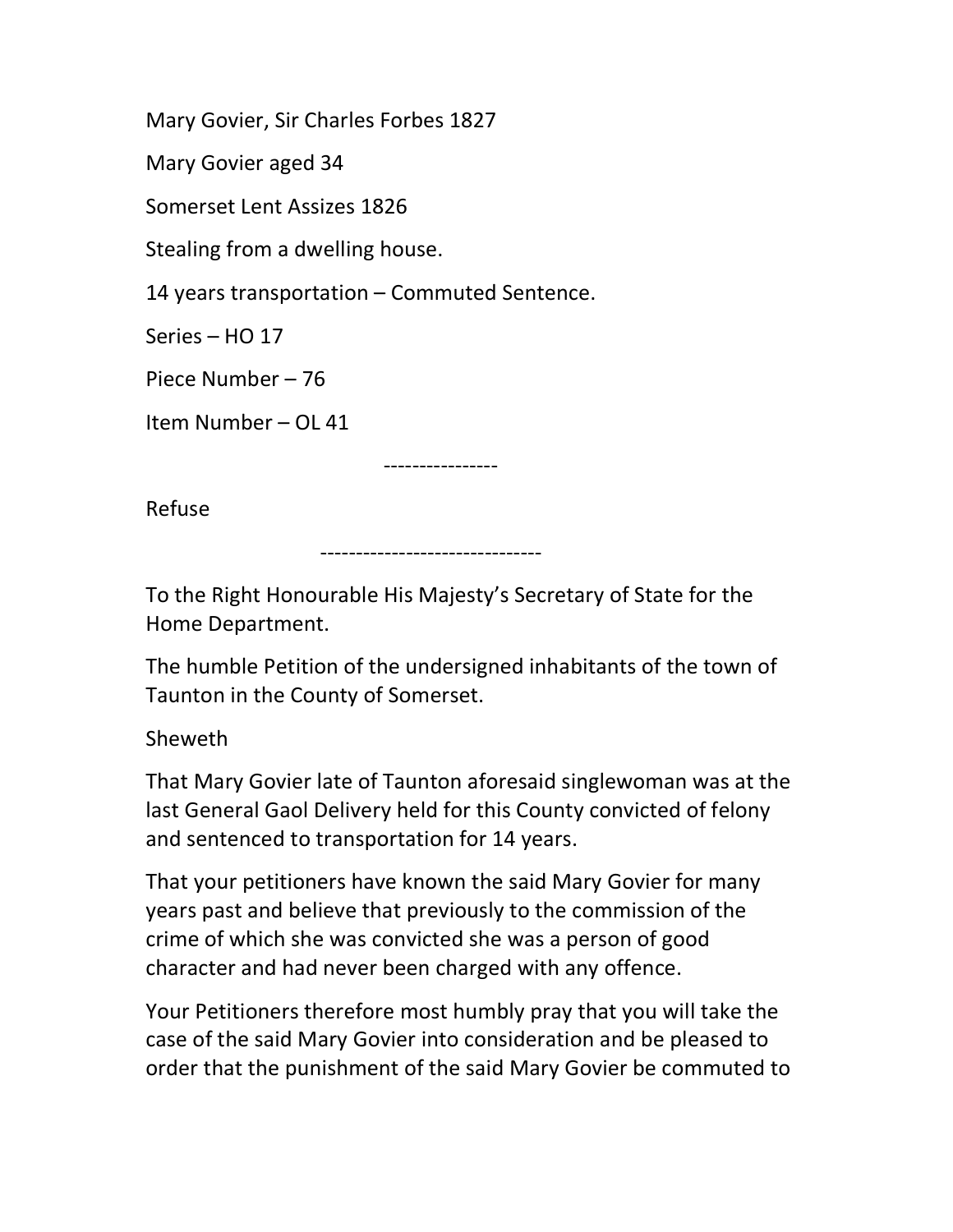imprisonment in the County or grant such other relief as in your wisdom shall seem meet.

T Clotsworthy

James White

John Willcock

And a further 89 signatures.

-------------------------

To The Right Honourable Robert Peel His Majesty's Secretary of State for the Home Department.

The humble Petition of Mary Govier late of Taunton in the County of Somerset – spinster – aged 34 year now a prisoner under sentence of transportation for 14 years in His Majesty's Gaol at Ilchester.

## Sheweth

That your Petitioner was apprehended and committed to Wilton Gaol on Monday 27<sup>th</sup> March last for stealing money from Mt Thomas Coltworthy of Taunton – Ironmonger – with whom she lived as a servant and that on the Wednesday following it being the Assizes Week at Taunton your Petitioner was tried and convicted.

That the native place of your Petitioner is Wiveliscombe, eleven miles from Taunton where her father and mother reside.

That your Petitioner had borne before her being charged with this offence an unimpeached character, but that in consequence of her being tried so shortly after her commitment she was unable to procure the evidence of her former Masters and those who had previously known her to speak to her character on her trial.

That your Petitioner is now in a very bad state of health and if her present sentence is carried into effect and she be transported beyond the seas, she verily believes she shall not survive the voyage.